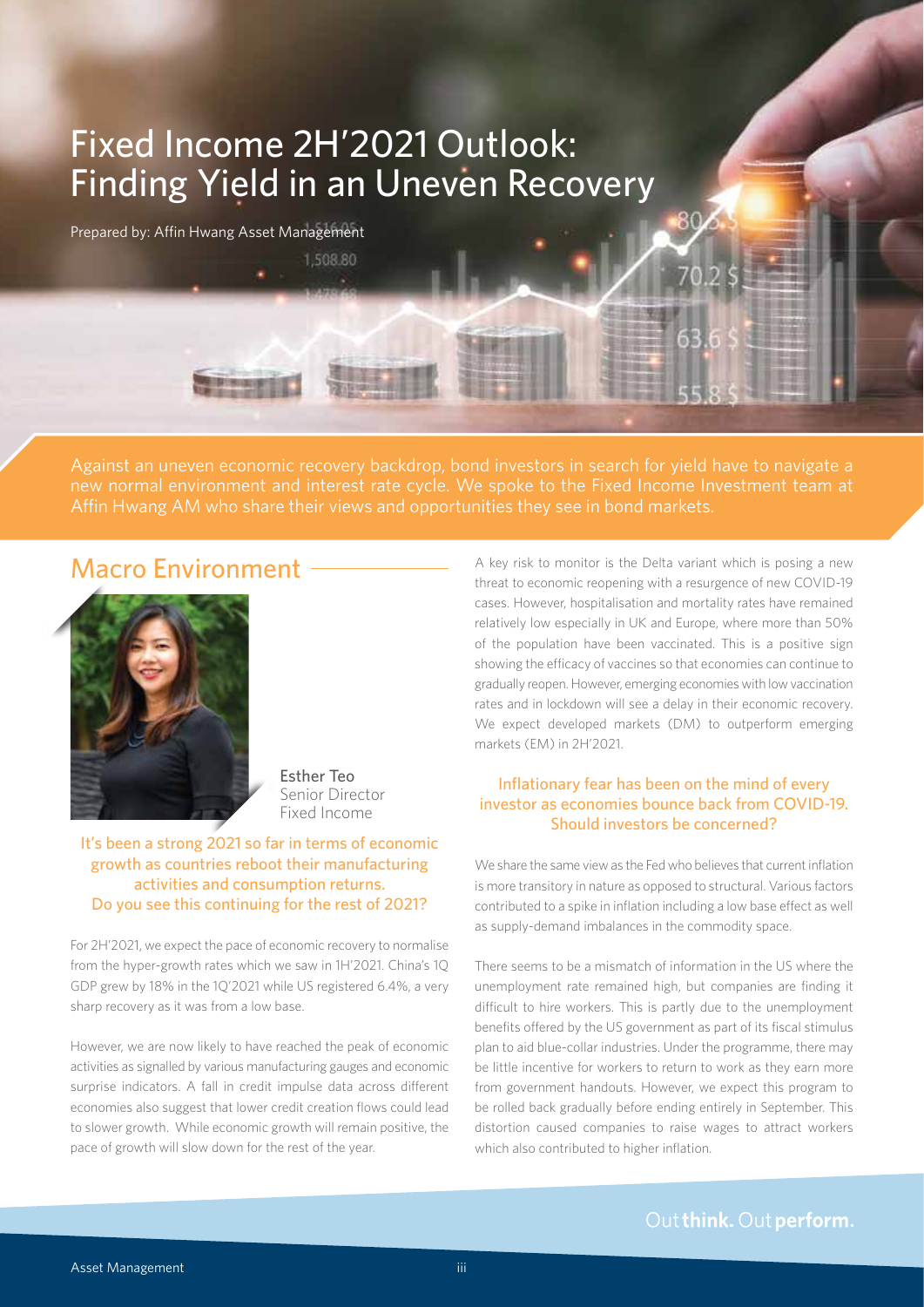#### Where do you see the current interest rate cycle and when the US Federal Reserve (Fed) could start raising rates? How will bond markets react then?

The Fed is taking a patient approach towards rate tightening with the first rate hike only expected to take place in 2023. As mentioned, the Fed believes the recent high inflation print is transitory. The Fed also wants to see US unemployment rate falling below 4% to ensure the recovery is sustained.

However, the Fed could look at tapering its quantitative programme (QE) by early 2022. This may lead to higher volatility in markets. However, the Fed has been much more cautious now in telegraphing its monetary policy intentions to investors to prevent a similar taper tantrum episode as seen in May 2013. We believe the market may be more prepared this time given we have gone through a previous QE tapering. We expect the Fed to start communicating their QE tapering plan in Sept 2021 which is likely to be very similar to its previous tapering program.

With the Fed maintaining an accommodative monetary policy stance, we expect this to be supportive of the bond market. We have likely seen the peak of US bond yields in the 1Q'2021. For the remainder of the year, bond yields will likely trade in a range and by the end of 2021, it could start to rise again as bond investors price-in the risk of tapering by the Fed as well as rate hikes.

### Asia Fixed Income



Ooi Phee Lip Associate Director Fixed Income

#### It's been a great year so far for Asian bonds. Do you think it will continue to be in favour in the 2H'2021? Or are there factors that have diminished your outlook?

We believe that economic growth is on a recovery trend, though it remains uneven. Key central bankers around the world believe that the economy is growing, albeit not as strong as it could be. As such, monetary policy will likely remain accommodative for the rest of the year, and this is supportive of the bond markets.

Because we are still in a low yielding environment, investors' need for higher returns will continue to drive the search for yield theme. Currently, the amount of negative yielding assets (i.e. bonds that are not paying any interest) issued by developed markets amounted to over US\$ 13 trillion. Thus, many pension funds or insurance companies are scouting around EMs looking for better yielding assets.

We continue to see Asian credits, be it investment-grade (IG) or high-yield (HY), to outperform US corporate bonds from a carry perspective. As such, Asian bonds continue to offer investors attractive yield and diversification benefits in their portfolios.

#### In terms of credit health of issuers, have they improved in tandem with the current pandemic environment?

In 2020, we did see default rates rising following the unprecedented economic shutdown caused by the pandemic. In Asia, we saw over 20 corporate bond defaults last year which amounted to about US\$ 13 billion (US-dollar denominated bonds). Companies with weak balance sheets and cashflow were more susceptible to defaults.

Since then, we have seen global defaults rates come down significantly. Default rates in 2020 ranged between 8%-9%. This year the default rate is estimated to hover around 2%. The credit environment has seen improvements and there is less downgrade pressure for lower-rated corporates. We expect defaults will remain contained in 2021 as recovery takes hold and we are confident that Asia will weather through this pandemic crisis smoothly.

#### Where do you see opportunities in Asian bonds for the rest of the year?

The sweet spot will be Asia because of the good carry that we are seeing. There are two things that we like in Asia. First are the corporate perpetuals, where issuers have solid balance sheets and bonds offer compelling yields on a risk-adjusted return basis.

Secondly, we like the HY corporates of which we remain selective on, despite the riskier credit metrics. This is because of the widening spreads that we have seen of late. Some of these HY companies are showing very good returns, specifically "BB" rated bonds. We also look for rising stars (i.e. improving companies) which have potential to see rating upgrades in the mid to long-term.

#### Being first the country to rebound post-pandemic, China is seeing strong growth and consumption appetite. What's your outlook for its bond market and its growing size?

China's bond market has grown rapidly over the past few years to become the second largest bond market in the world. Its inclusion into global indices such as the JP Morgan Government Bond Index – Emerging Markets, Bloomberg Barclays Global-Aggregate Index and recently FTSE Russell's World Government Bond Index has also created more awareness. Global bond investors benchmarked against these indices, will have to allocate their money into China Government Bonds (CGBs) to match the index levels. In that sense we have seen strong inflows into the market. Additionally, the broadening of investor base would improve market liquidity as well.

### Out think. Out perform.

,